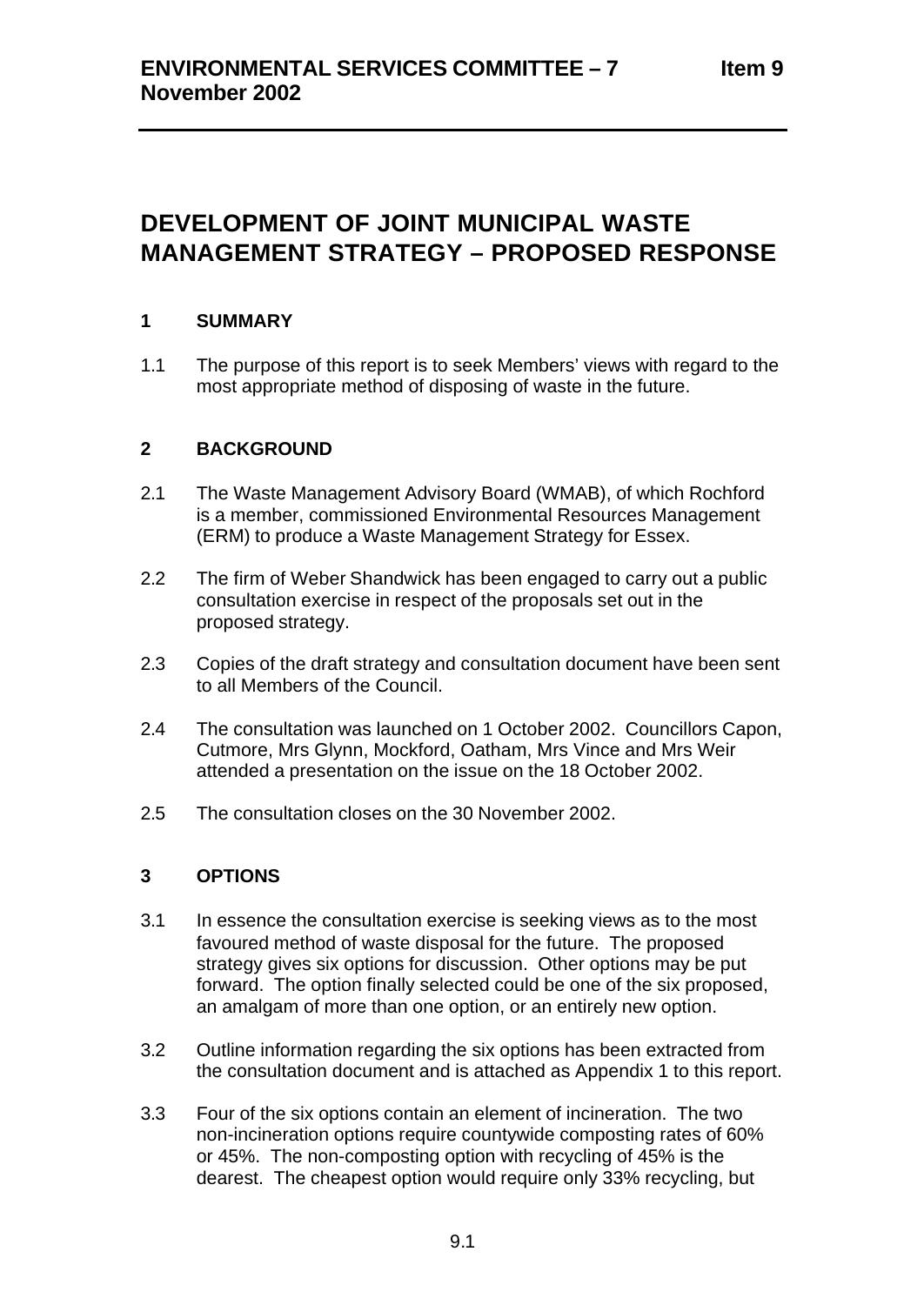significant incineration, which would require the provision of  $2 - 3$ incinerators within the County.

- 3.4 In the view of the consultants who have devised the strategy, the options which include significant incineration are regarded as being less harmful to the environment, except in the area of resource depletion.
- 3.5 Other waste management professionals would argue differently in respect of the assertions made in support of incinerations. Rochford, in partnership with other Essex Districts, has campaigned against incineration, utilising research and evaluation carried out by Ecologica. As such, the Waste Management Plan issued by Essex County Council, is based on the premise that incineration would only be used as a last resort.
- 3.6 Chelmsford Borough Council has already responded to the consultation. They have requested that their views be presented to Members in order that they may be taken into account in formulating our own response. The views of Chelmsford Borough Council are attached as Appendix 2.

# **4 QUESTIONS REQUIRING RESPONSE**

4.1 The questionnaire contained in the consultation document asks six very simple questions, from what is a very complex subject. A copy of the questionnaire is attached as Appendix 3.

# **5 COMMENTS**

- 5.1 The current policy of Rochford is one of non-incineration. In continuing to support this type of option, it will be necessary, along with other Essex Authorities, to achieve the 60% recycling required in respect of option 1 or 45% for option 4. Option 4 is slightly more expensive than option 1 and is argued to have a greater environmental impact.
- 5.2 The current Rochford kerbside recycling scheme is achieving 58% recycling rate. This would indicate that 60% recycling is achievable. There would be, of course, a significant cost to the Council of placing the whole of the District onto the kerbside recycling scheme. The full scheme needs to be achieved by 2010.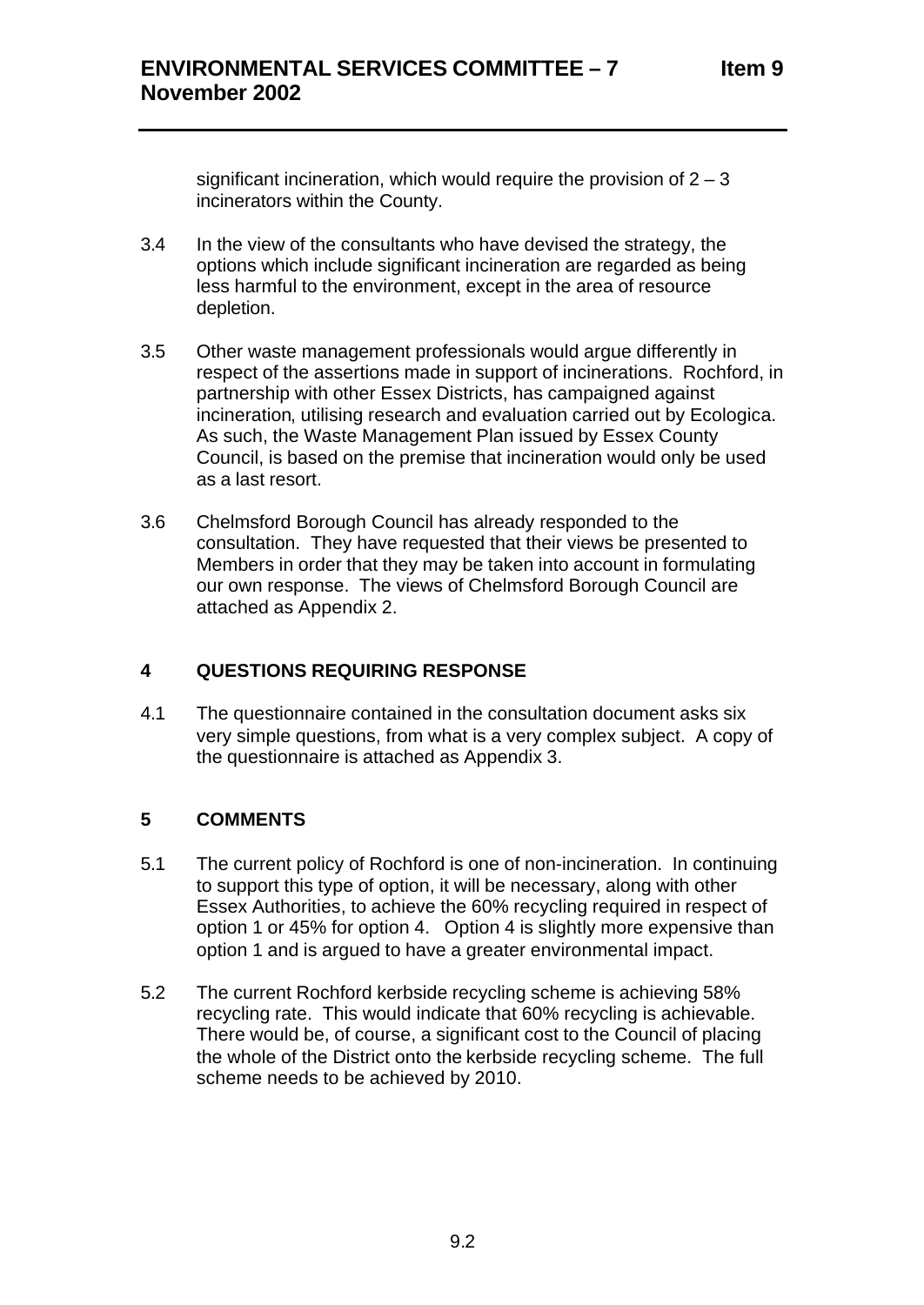- 5.3 Option 5, which has the high incineration content of 44%, still requires a countywide level of recycling of 33%. The Council will still be required to meet the Government statutory recycling targets, which will require further expansion of the kerbside recycling scheme.
- 5.4 As mentioned previously in this report, Council's existing strategy is strongly in favour of recycling as opposed to incineration. The option most closely associated with this policy is option 1. Option 1 also has the advantage of using established technology in the medium term. The Mechanical Biological Treatment (MBT) element is not required until the period 2020 – 2026.

# **6 ENVIRONMENTAL IMPLICATIONS**

6.1 The full environmental implications are set out in the proposed strategy.

# **7 PARISH IMPLICATIONS**

7.1 The recycling initiatives will over time affect all parishes.

## **8. RESOURCE IMPLICATIONS**

8.1 No matter which option is chosen, there will be significant resource implications for both County and Districts. Unless additional funding is received from Central Government, the costs will eventually fall on local taxation.

## **9 RECOMMENDATION**

It is proposed that the Committee **RESOLVES**

- (1) To support option 1.
- (2) To determine any comments or views in support of the chosen option.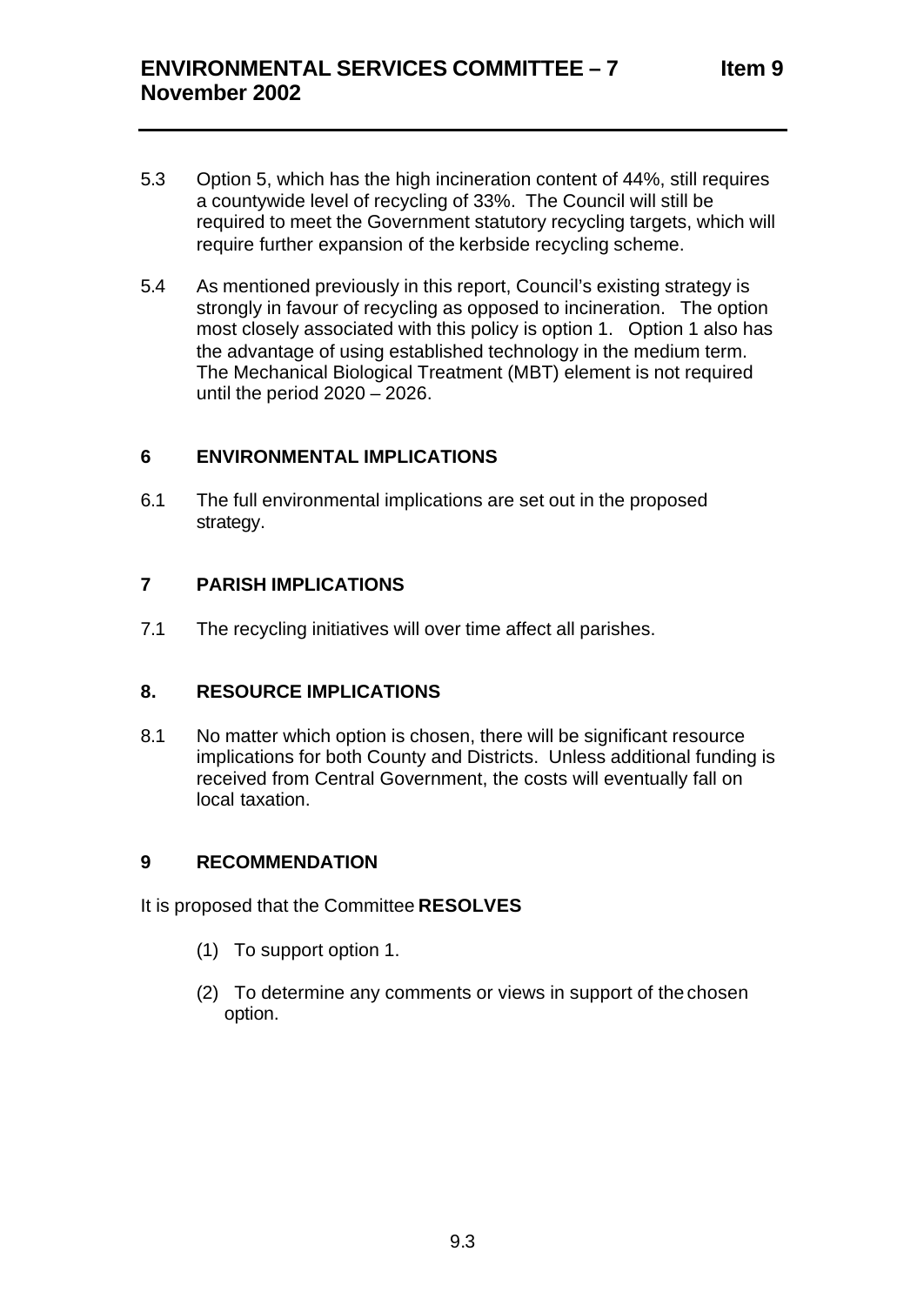Roger Crofts

Corporate Director (Finance & External Services)

\_\_\_\_\_\_\_\_\_\_\_\_\_\_\_\_\_\_\_\_\_\_\_\_\_\_\_\_\_\_\_\_\_\_\_\_\_\_\_\_\_\_\_\_\_\_\_\_\_\_\_\_\_\_\_\_\_\_\_\_\_\_

**Background Papers:** Draft Strategy and Consultation Document.

For further information please contact Jeremy Bourne on:-

Tel:- 01702 318163 E-Mail:- jeremy.bourne@rochford.gov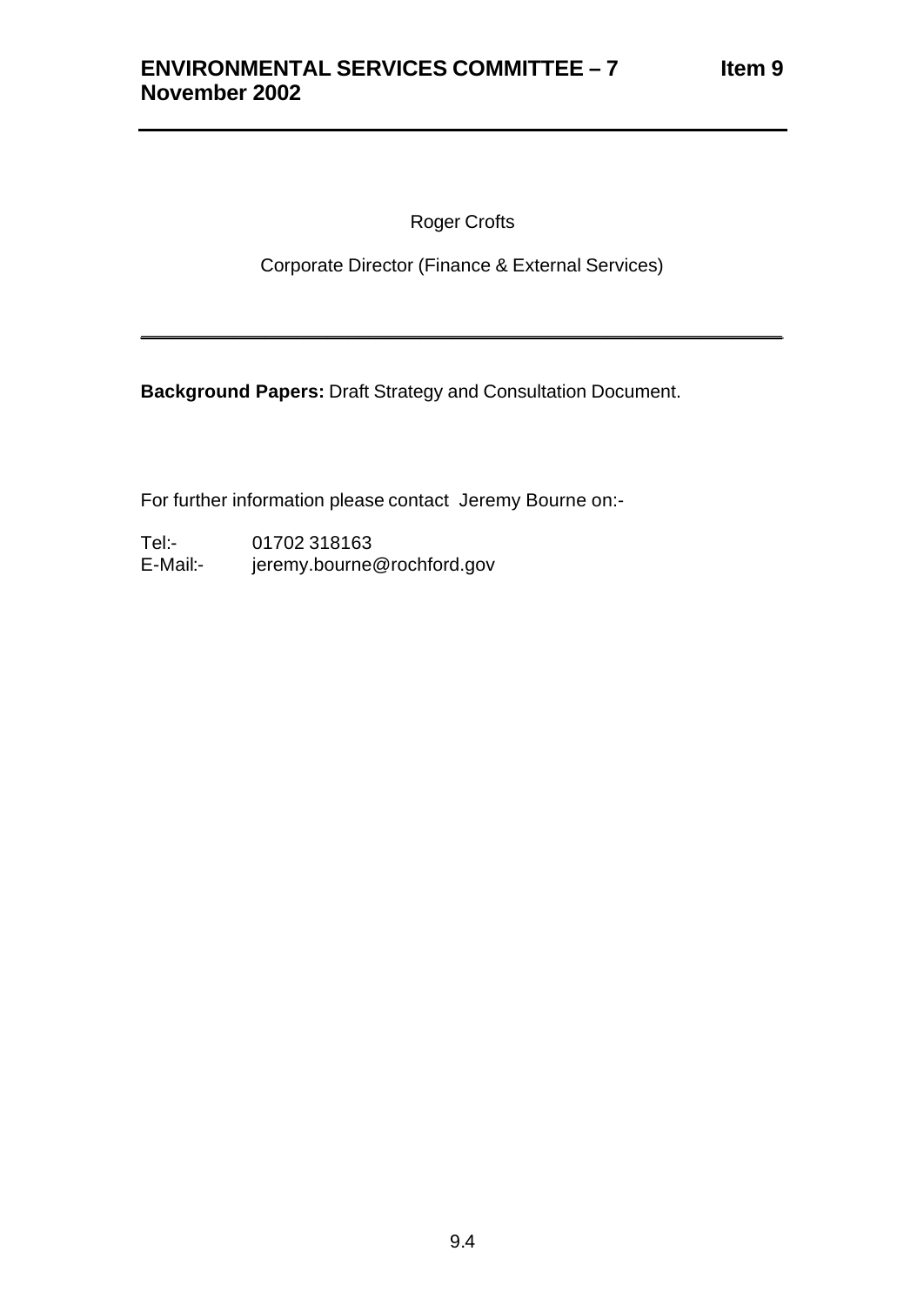-

# ENVIRONMENTAL SERVICES COMMITTEE - 7 November 2002

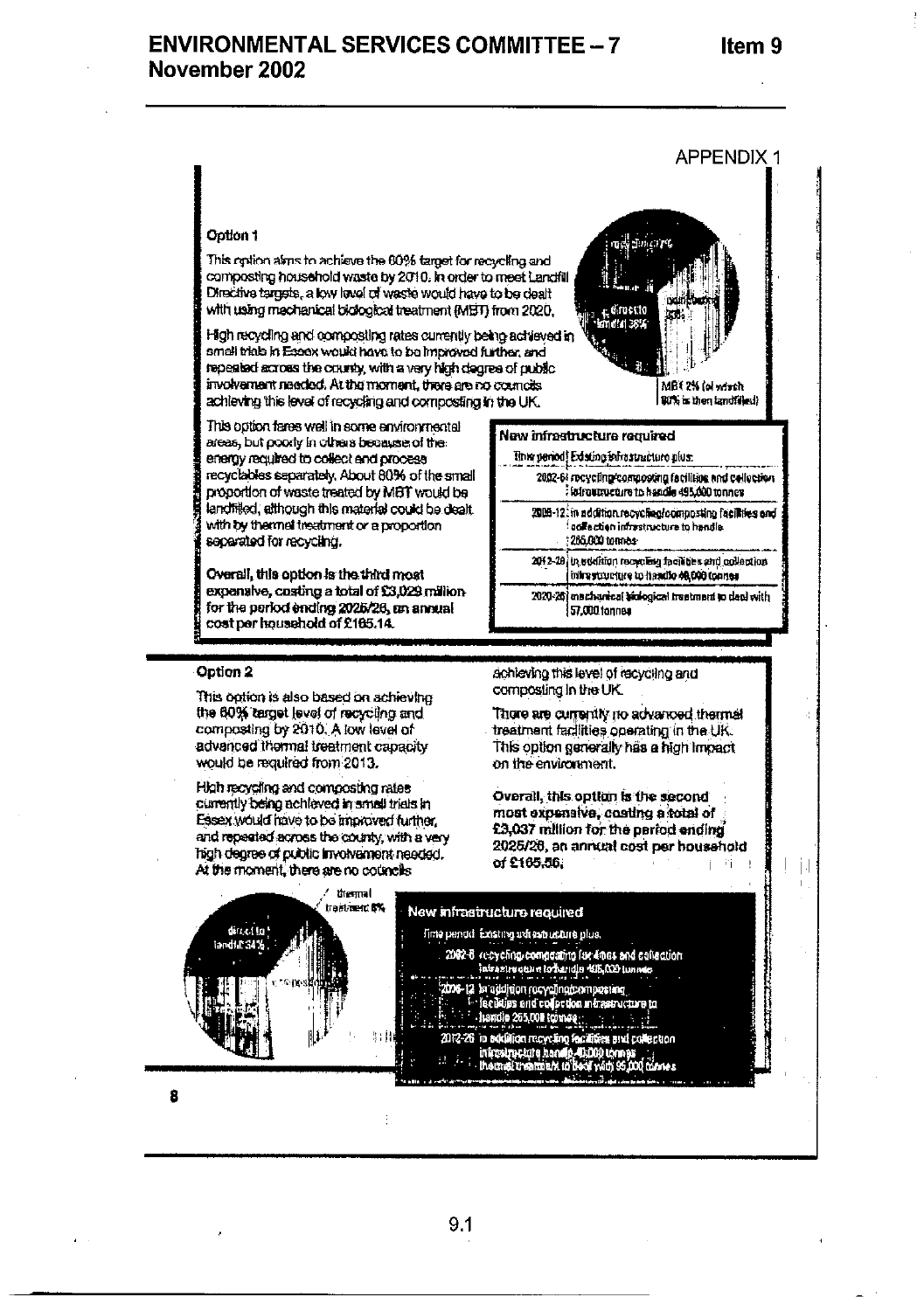# ENVIRONMENTAL SERVICES COMMITTEE - 7 November 2002



 $9.2$ 

Item 9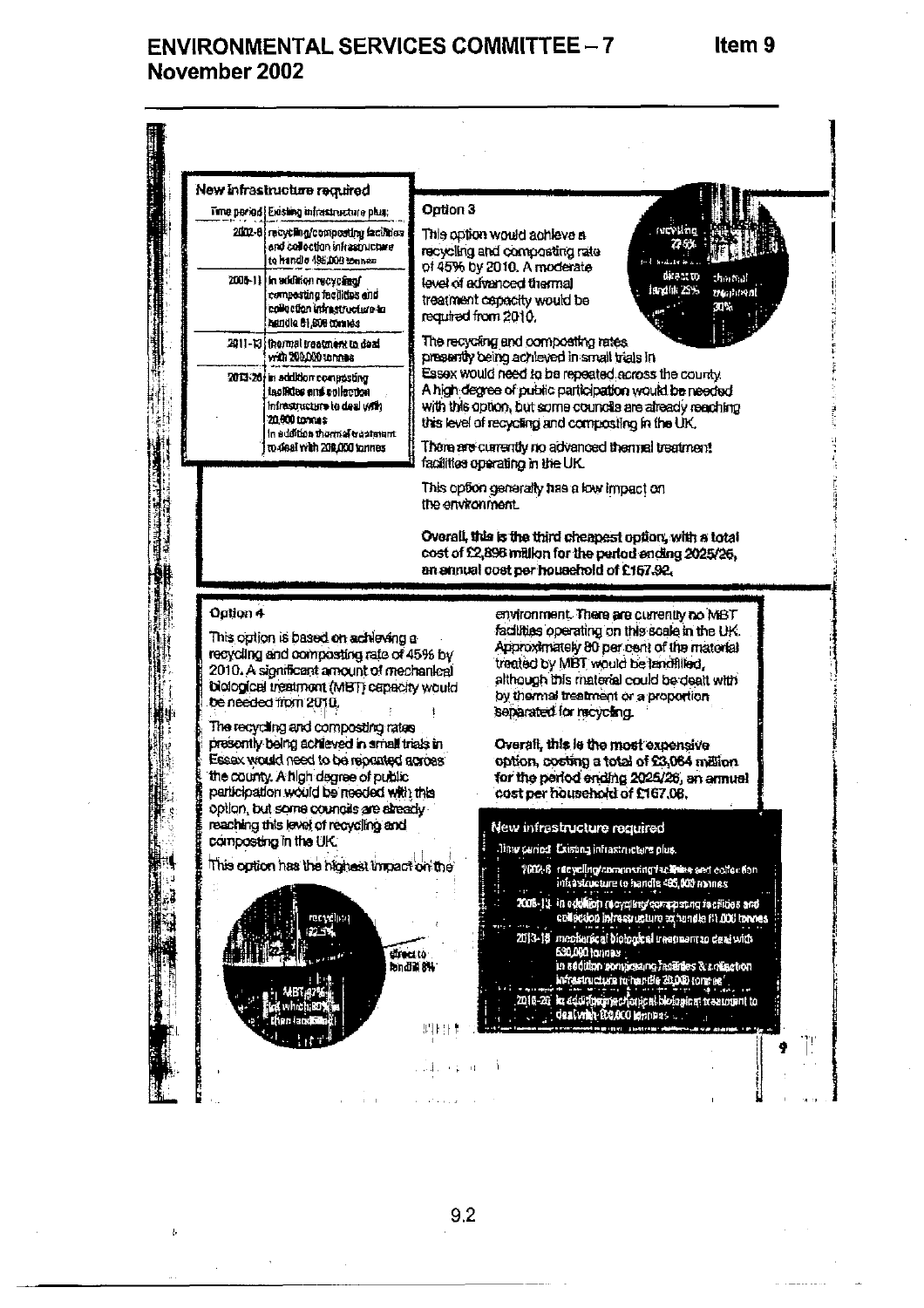du act to landfill 27%

# **ENVIRONMENTAL SERVICES COMMITTEE - 7** November 2002

## Option 5

This option is based on achieving a recycling and compositing rate of 33% by 2010. A significant amount of conventional diarmal treatment capacity would be needed from 2007.

It requires levels of recycling and composing that are well below those achieved in small trials in Essex, but significantly higher than the corrent rate across the county. Soveral councils in the UK are currently reaching the level of public participation. that is required. Now initiastructure required.

Inconeration would play a significant role, although advanced thermal traatment could be introduced from 2010.

This option is generally one of the more and environmentally friendly. About 30 per cent of waste inclnerated would become bottom ash that might be recycled as an aggregate, or otherwise landfilled.

Overall, this is the cheapast option, costing a total of £2.815 million for the period ending 2025/26, an annual cost per household of £153.49.

#### Ootlon 6

This option is based on achieving a recycling and composing rate of 33% by 2010. A moderate amount of conventional thermal treatment capacity would be needed from 2007, and a smaller amount of mechanical biological treatment. (MBT) capacity after 2010.

It requires levels of recycling and compositing that are wall below those achieved in small trials in Easex, but significantly higher than the current rate

#### New Infrastructure regulred

10

|        | Time period   Existing infrestructure plus:                                                                                                                 |  |  |  |  |  |
|--------|-------------------------------------------------------------------------------------------------------------------------------------------------------------|--|--|--|--|--|
| 2002 O | recyclog/composting (abilities and collection<br>Intrastructure to handle 390,090 tonnes                                                                    |  |  |  |  |  |
|        | 2008-12 in addition recycling composing for burs and<br>collection infrastructure to handle 50,000 tonnes-<br>thermal treatment to deal with 175,000 (annew |  |  |  |  |  |
|        | 2012-18   mochasical biological treatment to deni with<br>RELIAD manes - in addition thermal treatment to<br>deal with 275,000 tonces                       |  |  |  |  |  |
|        | 2018-26 In a milition muchanised blotogical treatment to<br>deal with 136,000 tonnes                                                                        |  |  |  |  |  |

thormal treatment 33% (of which 30% in meyelod or landimod mhì

across the county. Several councils in the UK are currently achieving the level of public participation that would be registed. However, this option generally has a low impact on the environment.

There are currently no MBT facilities operating on the required scale in the UK. Some 80 per cent of the waste treated by MBT would be landfilled, although material could go through the thermal treatment process or a proportion of it separated for recycling. About 30 per cent of the waste incinerated would become bottom aen that might be recycled, or otherwise landfilled.

Overall, this is the second cheapest option, costing a total of £2,878 million for the period ending 2025/26, an annual cost per household of £156.85.



Finse period - Existing Infrastrations plus -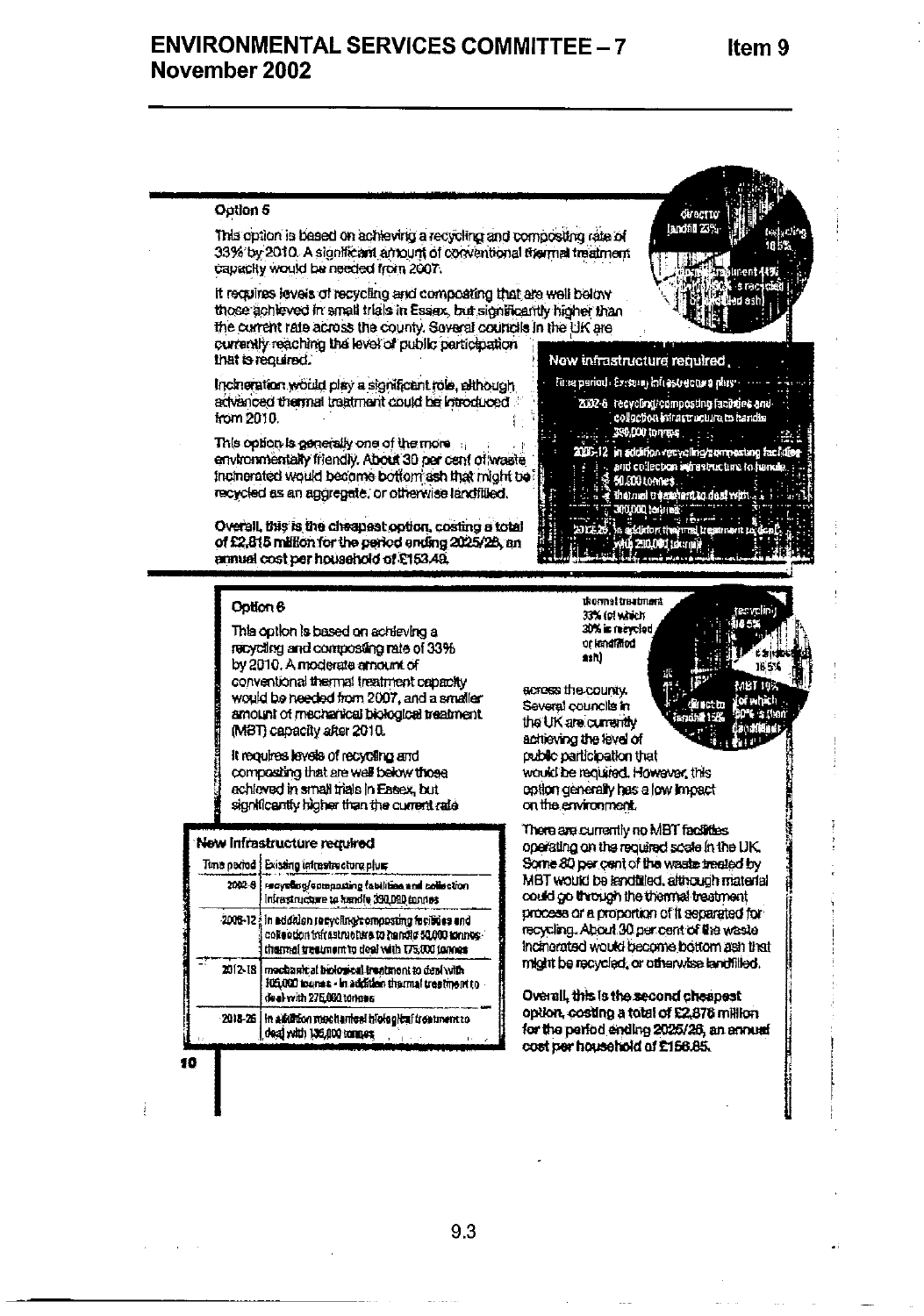$\bar{a}$ 

 $\frac{1}{4}$ 

# ENVIRONMENTAL SERVICES COMMITTEE - 7 November 2002

|   |                                                                                   |                                                                                                                                                                                                                                                                                                                                                                                                                                                                                                                                     |                                                         |                                          | <b>How do the options compare?</b>                                                 |                                                                                |                                                    |                  |                |  |
|---|-----------------------------------------------------------------------------------|-------------------------------------------------------------------------------------------------------------------------------------------------------------------------------------------------------------------------------------------------------------------------------------------------------------------------------------------------------------------------------------------------------------------------------------------------------------------------------------------------------------------------------------|---------------------------------------------------------|------------------------------------------|------------------------------------------------------------------------------------|--------------------------------------------------------------------------------|----------------------------------------------------|------------------|----------------|--|
|   | ON WASTE                                                                          |                                                                                                                                                                                                                                                                                                                                                                                                                                                                                                                                     |                                                         | Dollar f                                 | <b>Option 7</b>                                                                    | Oxfor 1                                                                        | اجتابا                                             | <b>Optimas</b>   | Optice 6       |  |
|   | Does it meet<br>government                                                        | Down it want recentling<br>erd corresting tages?                                                                                                                                                                                                                                                                                                                                                                                                                                                                                    |                                                         | مي                                       | J                                                                                  | v                                                                              | ٠                                                  | Ì                | ◢              |  |
|   | targets?                                                                          | Desa Italian Vivan Simmon<br>3300° range ting sarajang ?                                                                                                                                                                                                                                                                                                                                                                                                                                                                            |                                                         | ◢                                        | مى                                                                                 | ∕                                                                              | Ÿ                                                  | ✔                | ÷.             |  |
|   |                                                                                   | Doos it meet Wasse Strang gr 2007                                                                                                                                                                                                                                                                                                                                                                                                                                                                                                   |                                                         | 市知期計                                     | J.                                                                                 | ✔                                                                              | Up system                                          | Atlan 2019       | 小石 助け          |  |
|   |                                                                                   | <b>Jection of Great</b><br>Dose democ loved) Henryke myner?                                                                                                                                                                                                                                                                                                                                                                                                                                                                         |                                                         | trans                                    | ∕                                                                                  | ◢                                                                              | সায়ন<br>J                                         | <b>Brint</b>     | न्द्रमा सं     |  |
|   |                                                                                   | s,<br>Wrom krown MD is the reduced wrote dramey for Digital dard Vitina, burninged in 2003.                                                                                                                                                                                                                                                                                                                                                                                                                                         |                                                         |                                          |                                                                                    |                                                                                |                                                    |                  |                |  |
|   | How good for the<br>environment is it?                                            | Pollution of surface, and groundivider                                                                                                                                                                                                                                                                                                                                                                                                                                                                                              |                                                         | ٠                                        | ٠                                                                                  |                                                                                | ,,,                                                | *****            | ,,,,,          |  |
|   | asees Sailarin                                                                    |                                                                                                                                                                                                                                                                                                                                                                                                                                                                                                                                     | Carth Isaban in said suit                               | 14 Q .                                   | $+ +$                                                                              | ,,,,,                                                                          | ٠                                                  | *****            | <b>HO DE</b>   |  |
|   | <b>CVID-000 R</b>                                                                 | des parrorabeleitos                                                                                                                                                                                                                                                                                                                                                                                                                                                                                                                 |                                                         | *****                                    | ۰                                                                                  | 88                                                                             | ۰                                                  | 金.               |                |  |
|   | ® Ynnsthu Pa<br>ewroce.                                                           | Contribution in the preschouse offect                                                                                                                                                                                                                                                                                                                                                                                                                                                                                               |                                                         |                                          | ٠                                                                                  | *****                                                                          | Œ                                                  |                  | 春春             |  |
|   |                                                                                   | Emissions harped to burner bushh                                                                                                                                                                                                                                                                                                                                                                                                                                                                                                    | бэнну спинцыі м                                         | ÷<br>                                    | OU.<br>****                                                                        | <b></b><br>*****                                                               | ۰                                                  | *****            | ****           |  |
|   | Kow much                                                                          |                                                                                                                                                                                                                                                                                                                                                                                                                                                                                                                                     |                                                         |                                          |                                                                                    |                                                                                | ٠                                                  | 希尔罗罗辛            |                |  |
|   | will it coult                                                                     | ш.<br><b>DOM</b>                                                                                                                                                                                                                                                                                                                                                                                                                                                                                                                    | dae far<br><b>HARTER ZEROST</b>                         | TI IID.                                  | <b>CASTIN</b>                                                                      | <b>G.MR</b>                                                                    | ft in r                                            | 鉄野市              | €1497m         |  |
|   | <b>Columbia Deck</b><br>In                                                        | <b>China</b><br>ltina                                                                                                                                                                                                                                                                                                                                                                                                                                                                                                               | 275 m                                                   |                                          |                                                                                    |                                                                                |                                                    |                  |                |  |
|   | Di grovel svet<br>ă.<br>a m                                                       | е.                                                                                                                                                                                                                                                                                                                                                                                                                                                                                                                                  | $1000 -$                                                | - 125月11                                 | $11.76$ is:                                                                        | - نار زن                                                                       | 11.55.21                                           | 法知识的             | F1, F2, 1      |  |
|   |                                                                                   | Total ann                                                                                                                                                                                                                                                                                                                                                                                                                                                                                                                           | ti 103.                                                 | Пист                                     | <b>互相</b> 属                                                                        | Ŧ.<br>12 Lun                                                                   | <b>ELimen</b>                                      | 123120           | E2.376m        |  |
|   |                                                                                   | Tour com (MPV)*                                                                                                                                                                                                                                                                                                                                                                                                                                                                                                                     | EMm                                                     | 15,1 min                                 | film                                                                               | EL110a                                                                         | <b>CL1300</b>                                      | <b>I William</b> | <b>E1.000m</b> |  |
|   | Arrestyn annual now gor homelicht<br>(der the porfed MORA to 2025/0 Jandhemmer(e) | LIRA.                                                                                                                                                                                                                                                                                                                                                                                                                                                                                                                               |                                                         | <b>FUELIT</b>                            | 机翼光                                                                                | 加以立                                                                            | 白柳湖                                                | 出风棒              | 们头击            |  |
|   |                                                                                   | *tdFV—ihs Not Pressun Yalve—rapresents the bind gosts in teday's romaticly values for each copien women enables the embient<br>in he directly company of and ranked.                                                                                                                                                                                                                                                                                                                                                                |                                                         |                                          |                                                                                    |                                                                                |                                                    |                  |                |  |
| 団 | Row feasible<br>i: HT                                                             | The sit seem downsamed element and I                                                                                                                                                                                                                                                                                                                                                                                                                                                                                                |                                                         | Na <del>jatyp</del><br>kraint.<br>أجالتك | <b>Tuel Posts</b><br>, maðarat<br>randro<br>frocachierene.<br>themal<br>tingstiere | <b>Gian</b> i al-Bib<br>an navalini<br>hotaanaani<br><b>Humod</b><br>treatment | State of the<br>28101000<br>NOR DES SERVA<br>ather | Tus.             | The S          |  |
|   |                                                                                   |                                                                                                                                                                                                                                                                                                                                                                                                                                                                                                                                     | Radionos de poblas contaigentes - Very Fight            |                                          | <b>Vary tricts</b>                                                                 | High-                                                                          | ŀФ                                                 | Madian           | Marun.         |  |
|   | The size and<br>focation of<br>tacilites                                          | The meet for new technology would very beer time, and choices seen bow tergo at email they should be will distantine<br>the sumber required and the parts of Essex they will serve.<br>A considerable amount of capacity would be raquired for recycling and comporting, with sech residiversiving<br>a praticular group of Essax councils. In most cases, locations small he grouped in two or three incidence spread<br>ecross the training ensuring that anyieroeneral and accountie poses of treasport are heat by a ministrum. |                                                         |                                          | $\mathcal{S}$ .                                                                    |                                                                                |                                                    |                  |                |  |
|   | Number of<br>facilities required                                                  | G                                                                                                                                                                                                                                                                                                                                                                                                                                                                                                                                   | Here are a<br>decade production                         |                                          | ķ.                                                                                 | ٠x                                                                             | - 6                                                | à.               | ÷              |  |
|   |                                                                                   |                                                                                                                                                                                                                                                                                                                                                                                                                                                                                                                                     | <b>Nadez o stri divz</b><br><b>Pampamin a focament:</b> |                                          | ₩₫                                                                                 |                                                                                | A                                                  | 55               |                |  |
|   |                                                                                   |                                                                                                                                                                                                                                                                                                                                                                                                                                                                                                                                     | <b>Northurst</b>                                        | 1.3                                      |                                                                                    |                                                                                | 34                                                 |                  | $\alpha$       |  |
|   |                                                                                   |                                                                                                                                                                                                                                                                                                                                                                                                                                                                                                                                     | A ST Lechos<br>inter at mund<br>ប្រសូរក្រោយ វីរ ខ្លាំង  |                                          |                                                                                    |                                                                                |                                                    |                  |                |  |
|   |                                                                                   |                                                                                                                                                                                                                                                                                                                                                                                                                                                                                                                                     |                                                         |                                          |                                                                                    |                                                                                |                                                    |                  |                |  |
|   |                                                                                   |                                                                                                                                                                                                                                                                                                                                                                                                                                                                                                                                     |                                                         |                                          |                                                                                    |                                                                                |                                                    |                  |                |  |
|   |                                                                                   |                                                                                                                                                                                                                                                                                                                                                                                                                                                                                                                                     |                                                         |                                          |                                                                                    |                                                                                |                                                    |                  |                |  |
|   |                                                                                   |                                                                                                                                                                                                                                                                                                                                                                                                                                                                                                                                     |                                                         |                                          |                                                                                    |                                                                                |                                                    |                  |                |  |

9.4

 $\begin{aligned} \textbf{L} & \textbf{L} \textbf{L} = \textbf{L} \textbf{L} \textbf{L} \textbf{L} \textbf{L} \textbf{L} \textbf{L} \textbf{L} \textbf{L} \textbf{L} \textbf{L} \textbf{L} \textbf{L} \textbf{L} \textbf{L} \textbf{L} \textbf{L} \textbf{L} \textbf{L} \textbf{L} \textbf{L} \textbf{L} \textbf{L} \textbf{L} \textbf{L} \textbf{L} \textbf{L} \textbf{L} \textbf{L} \textbf{L} \textbf{L} \textbf{L} \textbf$ 

 $\sim$  100  $\sim$ 

 $\epsilon \sim 1$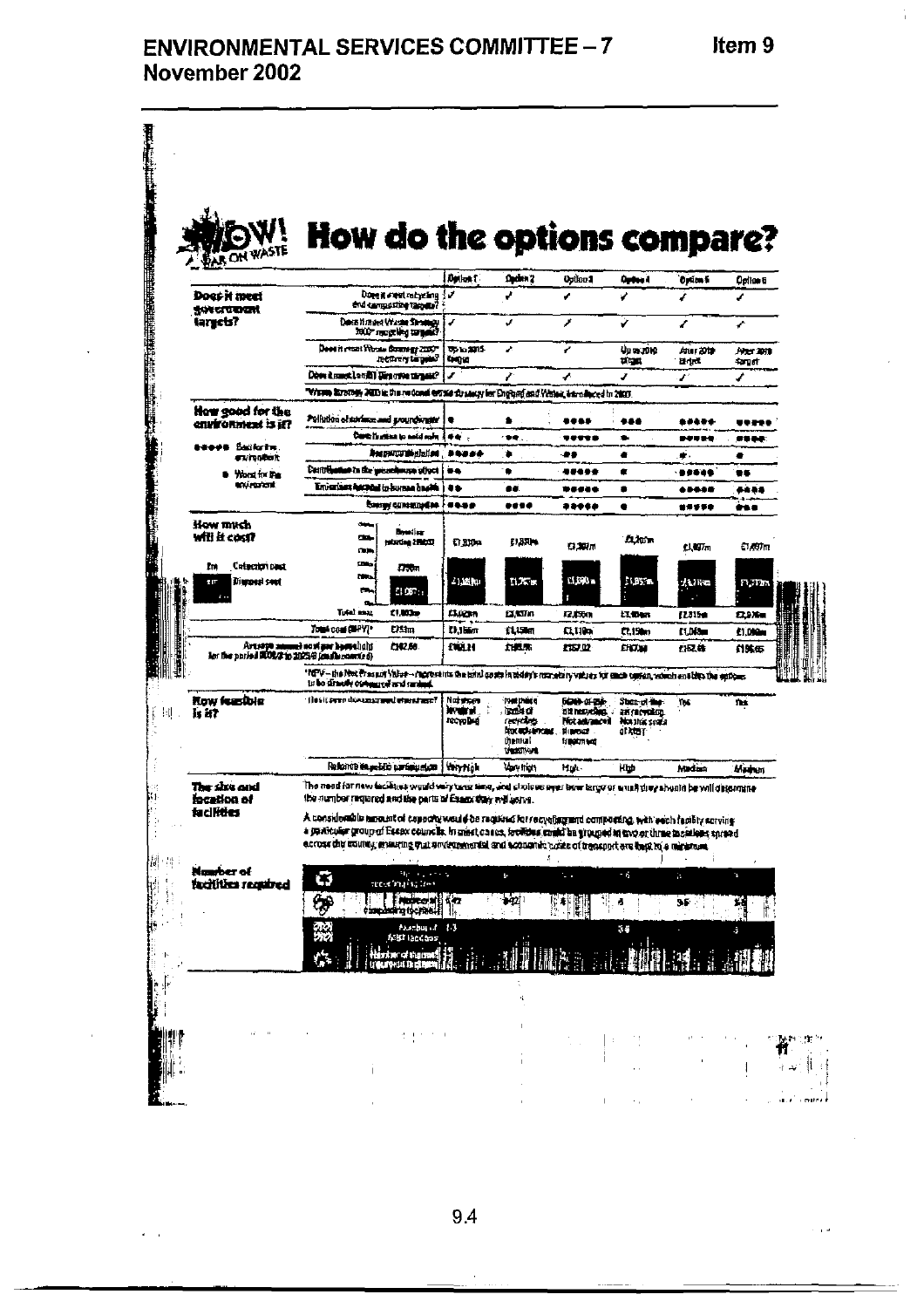## **APPENDIX 2**

À,

#### Chelmsford Borough Council Waste Strategy Panel

Recommended Comments on the Consultation Document: A Municipal Waste Management Strategy for Essex, Southend and Thurrock

The Council considers that major advances in waste diversion have been achieved in the last three years and that a strategy based upon a 60% level of recycling/composting is practical and achievable. The Council considers that:

- Only Option 1 within the consultation document should form the basis for further 1. development work on a Countywide Strategy.
- The Options 2-6 within the document would not form a basis for development of a strategy  $\mathbf{2}_1$ which would be likely to be ecceptable to the Council,
- 3. The further development of Option 1 should be modular in nations to match the timetable for change imposed by the landfit directive targets. In particular, detailed consideration reads to be given to how the proposed increase in recycling/composting required to meet the 2010 and 2013 temats will be achieved, what actions would be required of each authority and how these might be implemented and funded.

The actions in this respect should seek to implement, during the course of the first phase of the strategy, the Working Together Statement (which her stready been agreed by the Councilis). In particular, the aim should be that the achievament of the targets should remain on that original timatable, even though option 1 appears only to require around 40% recycling by 2007.

The second phase of the developed strategy should have as a clear aim the echievament of a recycling/composting level which, as a reinimum, would remove the need for mechanical biological treatment (MBT) in the period efter 2020.

.<br>The provision of recycling infrastructure (MRFs, building stations, compositing facilities, etc) should be on the local scale. Much will change between now and 2010/13 and the oim should be to keep the efrategy as flexible as possible during this period by reducing to a minimum the reliance on capital intensive solutions of all kinds, including those relating to recycling/compositing.

in addition to providing the necessary intrastructure at the kerbside during this early phase. it will also be necessary to support this with a hearts and minos publicity campaign at all levels, which should be included in all future estimates of cost.

- In addition to developing the necessary datat to understand the practicel implications of the strategy in this artifal period, a clear process for measuring progress against performance largets with need to be egreed, together with a timetable for detailed development of the strategy for the later parts of the strategy parked. The Council would be pleased to participate actively in this.
	- In developing the timetable for the later phence of the stretegy, it should be a given that, in the with the Working Together Statement, the development of alternative processing methods will not be actioned until all practicable ections to increase recycling/composing to the highest achievable tavels have been exhausted.
- The Council would with to consider the draft strategy again whan this work is completed, 5. along with all other stakenoiders.
- This Council will continue to work towards the principles of the Zero Waste Charter and ₿. encourages others to do the same and, in particular, to tobby Government to pursue vinorous and effective policies and actions to reduce waste at source.